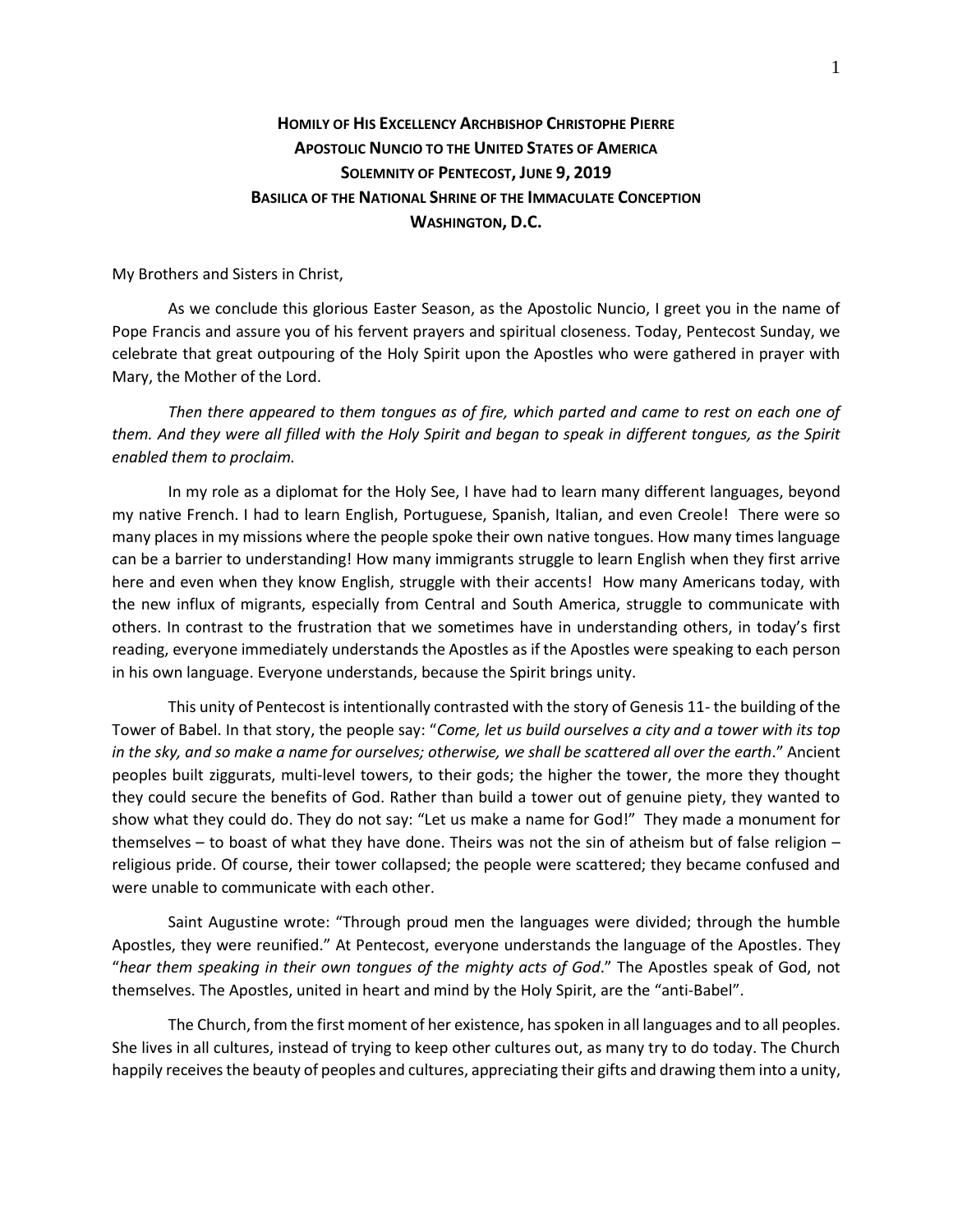a great unity which reconciles differences, while allowing her children to appreciate the many faces of the Beauty of God.

The Holy Spirit is the bond of unity and love between the Father and the Son. Through the power of divine charity, which is represented by the tongues of fire, the Holy Spirit unites peoples and nations. But there are different types of unity: a unity according to the flesh and a unity according to the Spirit. The difference is the center of unity. Around what is our unity built – around ourselves or God? Therein lies the difference between the confusion of Babel and the unity of the Church at Pentecost.

People observe how fractured and polarized society is. They say they want unity – unity in the country, unity with their neighbors, unity within their own families. Many genuinely want to heal broken relationships and desire peace among nations. We all want unity, but it is elusive, seemingly more difficult to attain.

Why? In general, I believe it is because while we all want unity, we want it to be centered around our own point of view, on our own terms. We want people to agree with us. Just turn on the news. You will see and hear the "talking heads" – Blah! Blah! Blah! – trying to convince us to agree with them. They even provide the plans as to how to agree with them. Seldom, if ever, do they listen to another person's point of view. How much confusion! How much "babbling" on! This is what we might call the unity of the flesh – in which we are at the center. It is precisely this self-referential attitude in us and in the Church that Pope Francis rightly laments. It is not "of the Spirit."

In contrast, there is unity according to the Spirit, in which the person accepts God as the center of unity. Only when everyone aims at this "One" do we approach and encounter one another. To pass from Babel to Pentecost means to shift from being self-centered to being God-centered, which is exactly what the Apostles are when they begin preaching. The Church could not be born like any other organization, developed from the initiatives of men on their own terms; rather, she had to be created by divine initiative from the gift of God Most High.

Prior to Pentecost, the Apostles had argued about who would be the greatest in the kingdom (Mark 9:34). After Pentecost, with the descent of the Holy Spirit, their thoughts revolved, not around themselves, but around God and His mission. It is after Pentecost that the community of believers is *gathered in prayer*, shared everything in common and was of *one heart and mind* (Acts 4:32)

What is the language that the Spirit, the source of this unity, taught the Apostles? It is the language of humility. This is what everyone understood. They learned to preach not themselves but God, who humbled Himself to become a little child; who humbled Himself accepting even death on a cross; who made Himself low in descending among the dead, but through his humility was raised and is seated at the right hand of the Father.

The gentle fire of the Spirit melts our hearts, purifies them of their sinfulness, and makes us more understanding of others. Humility is the language necessary for true unity. Humility involves thinking less of ourselves and more of God, more of our neighbor made in God's image and likeness. Humility is the sure medicine for overcoming the spiritual sickness of pride and for moving beyond our self-referential ways. Salvation, communion with God, lies, not in building a high tower but by humbly accepting the gift of salvation from the God who descends to be with us and remain with us. By having an attitude of humble receptivity, we become one body, one Spirit (Eph 4:4) in Christ.